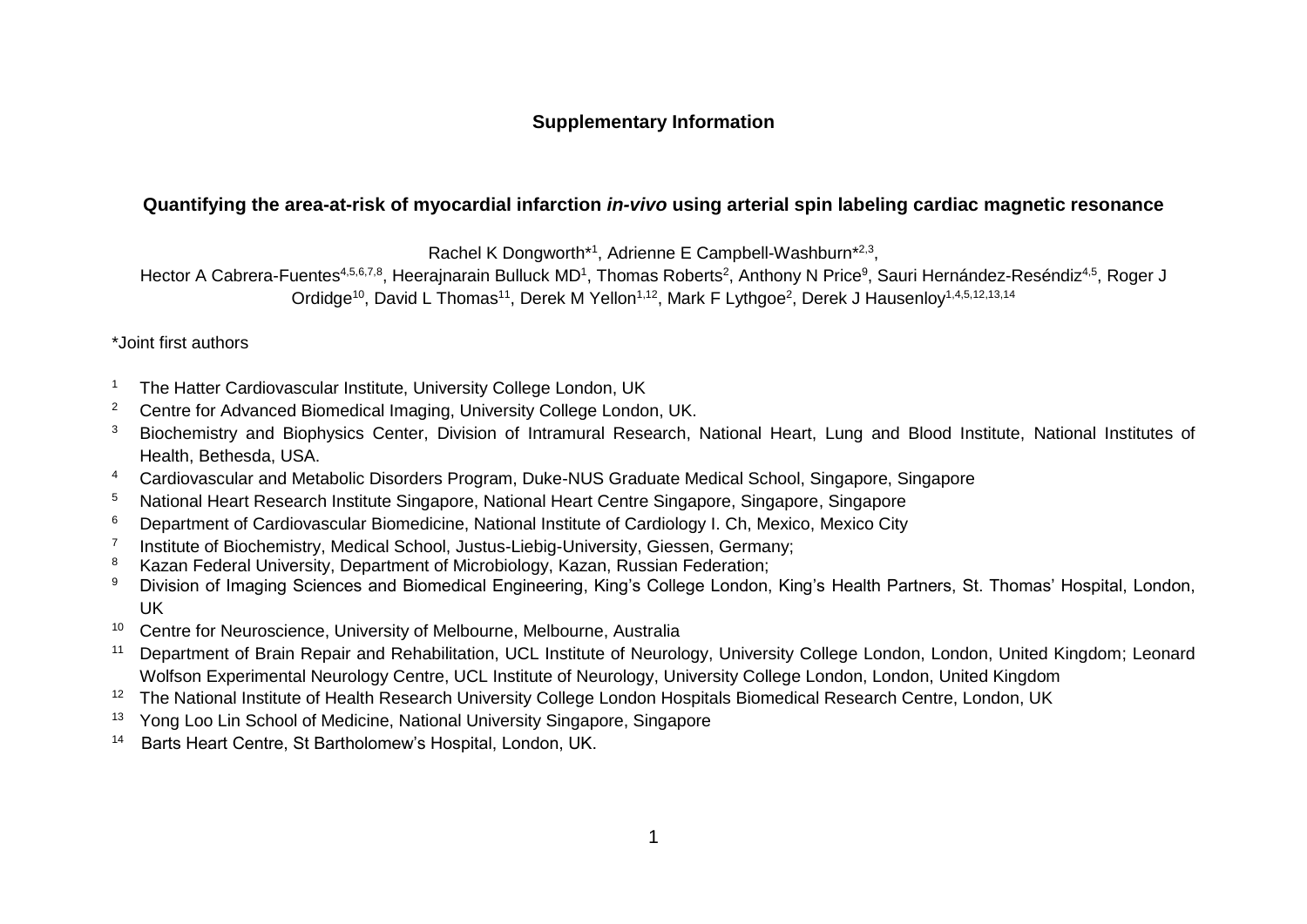#### **SUPPLEMENTARY TABLES**

# **Supplementary Table 1**

### **Table 1: IS/LV% values**

IS/LV% from histological staining compared to LGE and ASL (2SD threshold). The number of histological slices used for analysis matches the

## spatial extent of each CMR method

|                                    | Histology (7 | slices) |           |                                                     |       | T2-mapping |                                                           | slices) | Histology (6 |  | ASL perfusion mapping                                                      | T1-mapping |  |  |  |  |  |
|------------------------------------|--------------|---------|-----------|-----------------------------------------------------|-------|------------|-----------------------------------------------------------|---------|--------------|--|----------------------------------------------------------------------------|------------|--|--|--|--|--|
| $\vert$ Control $\vert$ 64.3 $\pm$ |              |         | 6.1       | 60.3                                                | $\pm$ | 5.8        | $(p = 0.43)$ 64.3 ± 9.6 65.9 ±                            |         |              |  | 5.6 ( $p = 0.71$ ) 59.3 ± 9.2 ( $p = 0.40$ )                               |            |  |  |  |  |  |
| <b>IPC</b>                         | 59.8         |         | $\pm$ 7.9 | 50.7                                                |       | $\pm$ 5.4  |                                                           |         |              |  | $(p = 0.02)$ 59.8 ± 7.9 53.9 ± 14.3 (p = 0.33) 47.3 ± 13.8 (p = 0.04)      |            |  |  |  |  |  |
| Vehicle $\  65.4 + 7.0$            |              |         |           | $\begin{array}{cccc} 65.4 & \pm & 10.1 \end{array}$ |       |            | $(p = 0.32)$ 61.4 $\pm$ 7.0 57.9 $\pm$ 5.0                |         |              |  | $(p = 0.79)$ 58.3 $\pm$ 13.8 (p = 0.90)                                    |            |  |  |  |  |  |
| CsA                                |              |         |           |                                                     |       |            | $58.0 \pm 12.6 \pm 62.8 \pm 13.1 \pm (p = 0.32) \pm 57.3$ |         |              |  | $\pm$ 12.1 $\ $ 61.5 $\pm$ 12.6 (p = 0.10) $\ $ 47.2 $\pm$ 16.6 (p = 0.12) |            |  |  |  |  |  |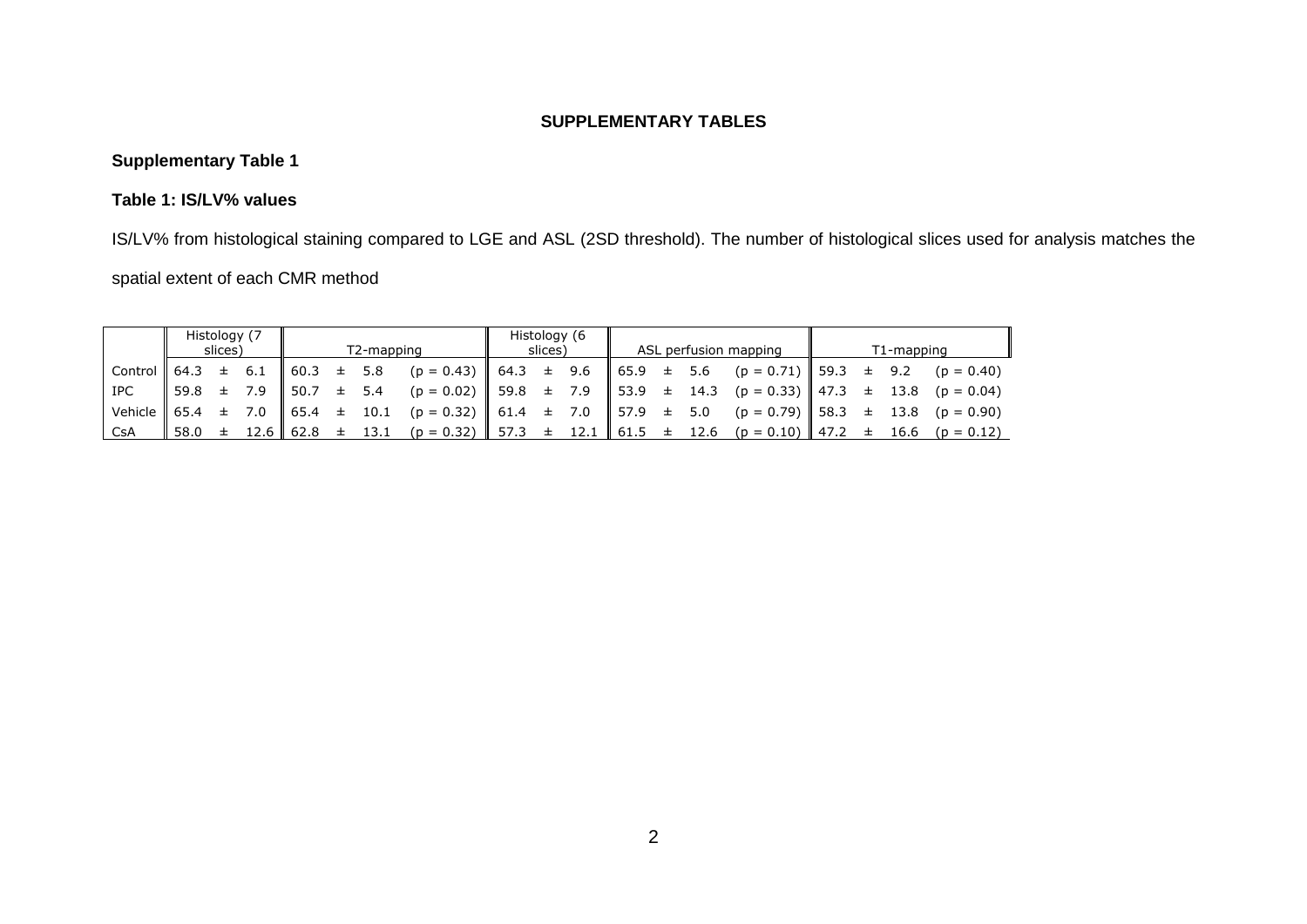## **Supplementary Table 2**

#### **Table 2: AAR/LV% values**

AAR/LV% from histological staining compared to  $T_2$  mapping, ASL (1SD threshold) and  $T_1$ -mapping. The number of histological slices used for analysis matches the spatial extent of each CMR methods.

|            |      | Histology<br>(7 slices) |      |              |       | LGE           |              |      | Histology<br>$(6 \text{ slices})$ |      |                  |       |                       | ASL perfusion mapping |      |   |      |              |
|------------|------|-------------------------|------|--------------|-------|---------------|--------------|------|-----------------------------------|------|------------------|-------|-----------------------|-----------------------|------|---|------|--------------|
| Control    | 32.3 | $\pm$                   | 3.7  | 31.7         | 士     | 5.8           | $(p = 0.74)$ | 31.5 | ±.                                | 4.8  | $\parallel$ 24.8 | ±.    | 11.2                  | $(p = 0.28)$          |      |   |      |              |
| IPC        | 16.8 | $\pm$                   | 3.0  | 17.8         | 士     | 4.9           | $(p = 0.77)$ | 15.6 | 士                                 | 3.3  | 26.6             | 士     | 17.9                  | $(p = 0.45)$          |      |   |      |              |
| Vehicle    | 34.9 | 士                       |      | $9.6$   29.2 | 士     | 5.8           | $(p = 0.07)$ | 29.0 | 土                                 | 8.3  | $\vert$ 25.1     | $\pm$ | 11.8                  | $(p = 0.14)$          |      |   |      |              |
|            |      | Histology<br>(7 slices) |      |              |       | $T2$ -mapping |              |      | Histology<br>(6 slices)           |      |                  |       | ASL perfusion mapping | $T_1$ -mapping        |      |   |      |              |
| Control    | 64.3 | 士                       | 6.1  | 60.3         | 士。    | 5.8           | $(p = 0.43)$ | 64.3 | $\pm$                             | 9.6  | 65.9             | 士     | 5.6                   | $(p = 0.71)$          | 59.3 | 士 | 9.2  | $(p = 0.40)$ |
| IPC.       | 59.8 | ±.                      | 7.9  | 50.7         | 士     | 5.4           | $(p = 0.02)$ | 59.8 | $\pm$                             | 7.9  | 53.9             | 士     | 14.3                  | $(p = 0.33)$          | 47.3 | 士 | 13.8 | $(p = 0.04)$ |
| Vehicle    | 65.4 | ±.                      | 7.0  | 65.4         | $\pm$ | 10.1          | $(p = 0.32)$ | 61.4 | 士                                 | 7.0  | 57.9             | $\pm$ | 5.0                   | $(p = 0.79)$          | 58.3 | 士 | 13.8 | $(p = 0.90)$ |
| <b>CsA</b> | 58.0 | 士                       | 12.6 | 62.8         | 士     | 13.1          | $(p = 0.32)$ | 57.3 | $\pm$                             | 12.1 | 61.5             | 士     | 12.6                  | $(p = 0.10)$          | 47.2 | 士 | 16.6 | $(p = 0.12)$ |
| CsA        | 21.9 | $\pm$                   | 4.5  | 19.2         | ±.    | 6.9           | $(p = 0.44)$ | 20.0 | ±.                                | 4.7  | $\parallel$ 23.6 | 士     | 20.3                  | $(p = 0.69)$          |      |   |      |              |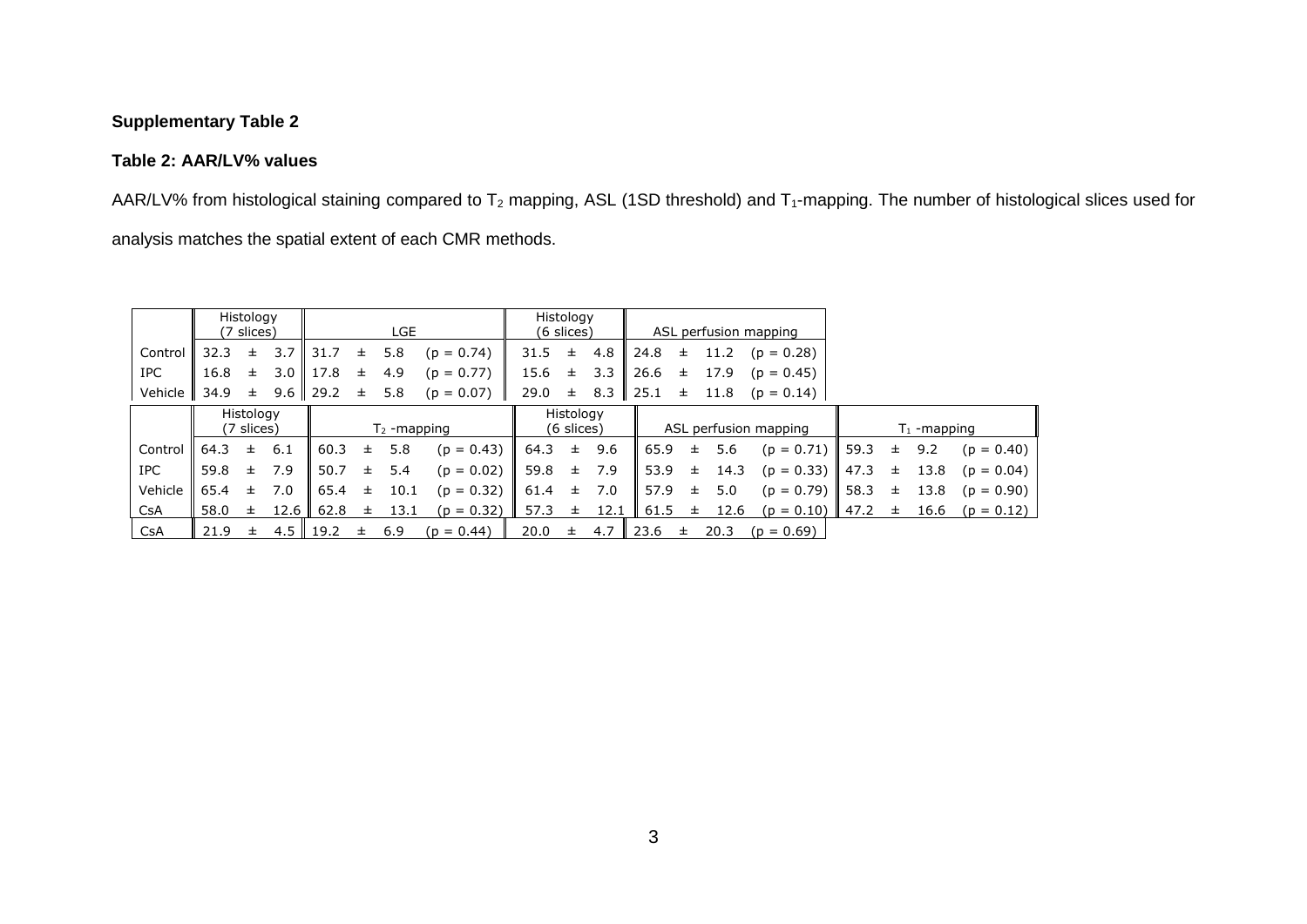#### **Supplementary Table 3**

### **Table 3: Quantitative values from T<sup>2</sup> mapping, perfusion mapping and T<sup>1</sup> mapping**

Quantitative normal and elevated or reduced values for  $T_2$  mapping, perfusion mapping (1SD and 2SD thresholds) and  $T_1$  mapping. p values from one-way ANOVA with Bonferroni correction are given to compare Control vs. IPC groups and Vehicle vs. CsA groups.

|         | T2 [ms] |       |      |              |      |       |          |              |      |   | Perfusion (1std threshold) [ml/q/min] |              |                |           |     |              |  |  |  |
|---------|---------|-------|------|--------------|------|-------|----------|--------------|------|---|---------------------------------------|--------------|----------------|-----------|-----|--------------|--|--|--|
|         |         |       |      | Normal       |      |       | Elevated |              |      |   | Normal (1std)                         |              | Reduced (1std) |           |     |              |  |  |  |
| Control | 17.8    |       | 2.3  |              | 21.5 |       | 3.0      |              | 14.0 | Ŧ | 3.4                                   |              | 4.3            |           | 1.0 |              |  |  |  |
| IPC.    | 19.6    | $\pm$ | 3.4  | (p > 0.9999) | 26.8 | $\pm$ | 5.4      | $(p = 0.07)$ | 21.0 | 士 | 5.0                                   | $(p = 0.47)$ | 5.4            |           | 2.8 | (p > 0.9999) |  |  |  |
| Vehicle |         | $+$   | 1.9  |              | 22.7 |       | 2.4      |              | 17.0 | 士 | 0.8                                   |              | 1.6            | $\ddot{}$ | 1.6 |              |  |  |  |
| CsA     | 17.7    |       | . .9 | (p > 0.9999) | 23.8 |       | 2.5      | $(p = 0.95)$ | 28.9 |   |                                       | $(p = 0.02)$ | 7.8            |           | 4.4 | $(p = 0.41)$ |  |  |  |

|         | Perfusion (2 SD threshold) [ml/g/min] |  |               |                           |                |   |           |                            |               |       | T1 [s] |                            |               |   |     |                            |  |  |  |  |
|---------|---------------------------------------|--|---------------|---------------------------|----------------|---|-----------|----------------------------|---------------|-------|--------|----------------------------|---------------|---|-----|----------------------------|--|--|--|--|
|         |                                       |  | Normal (2std) |                           | Reduced (2std) |   |           |                            |               |       |        | Normal                     | Elevated      |   |     |                            |  |  |  |  |
| Control | $8.2 \pm 2.3$                         |  |               |                           | 2.3            |   | $\pm$ 0.9 |                            |               | $\pm$ | 0.1    |                            | $1.9 \pm 0.1$ |   |     |                            |  |  |  |  |
| IPC     |                                       |  |               | 13.7 $\pm$ 6.1 (p = 0.47) |                |   |           | $0.6 \pm 3.6$ (p > 0.9999) |               |       |        | $1.7 \pm 0.3$ (p > 0.9999) |               |   |     | 2.0 $\pm$ 0.3 (p > 0.9999) |  |  |  |  |
| Vehicle | $12.7 \pm 1.6$                        |  |               |                           | 1.2            |   | $\pm$ 3.3 |                            | $1.5^{\circ}$ | $\pm$ | 0.5    |                            | $2.0 \pm 0.1$ |   |     |                            |  |  |  |  |
| CsA     | 19.8                                  |  | $\pm$ 7.6     | $(p = 0.13)$              | 2.3            | 土 |           | 4.4 ( $p > 0.9999$ )       | 1.6           |       | 0.4    | (p > 0.9999)               | 2.0           | 士 | 0.1 | (p > 0.9999)               |  |  |  |  |